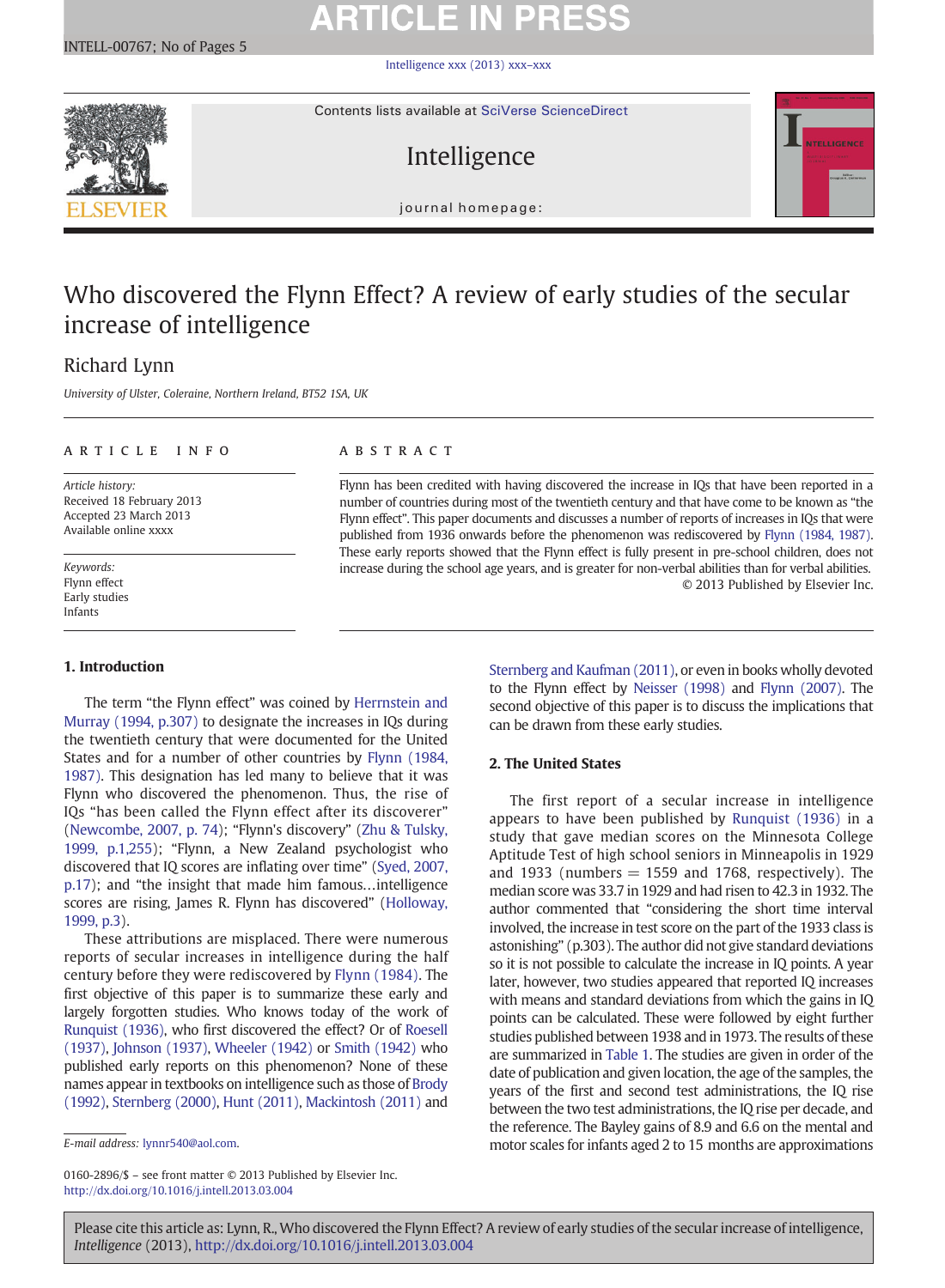#### <span id="page-1-0"></span>2 R. Lynn / Intelligence xxx (2013) xxx–xxx

## Table 1

Secular increases in IQ in ten early American studies.

| Location   | Age         | Test            | Years   | IQ rise | Rise per decade | Reference              |
|------------|-------------|-----------------|---------|---------|-----------------|------------------------|
| Minnesota  | $13 - 18$   | Miller MA       | 1920-34 | 4.0     | 2.9             | Roesell, 1937          |
| St. Louis  | -           | Terman          | 1922-36 | 4.0     | 2.9             | Johnson, 1937          |
| <b>USA</b> | $5 - 11$    | Stanford Binet  | 1916-37 | 3.0     | 1.4             | Merrill, 1938          |
| Hawaii     | $10 - 14$   | -               | 1924-38 | 6.0     | 4.3             | Smith, 1942            |
| Tennessee  | $6 - 16$    | <b>Dearborn</b> | 1930-40 | 10.8    | 10.8            | Wheeler, 1942          |
| Mid-west   | $10 - 14$   | Miller MA       | 1923-42 | 3.4     | 1.8             | Finch, 1946            |
| <b>USA</b> | Adults      | Army Alpha      | 1917-43 | 11.5    | 4.4             | Tuddenham, 1948        |
| <b>USA</b> | $0.2 - 1.3$ | Bayley Mental   | 1933-60 | 24.0    | 8.9             | <b>Bayley, 1965</b>    |
| <b>USA</b> | $0.2 - 1.3$ | Bayley Motor    | 1933-60 | 17.6    | 6.6             | <b>Bayley, 1965</b>    |
| <b>USA</b> | $2 - 18$    | Stanford Binet  | 1932–72 | 9.9     | 2.5             | Terman & Merrill, 1973 |

calculated from Figures 1 and 2 of her paper. It is evident that the magnitude of the IQ gain was fairly consistent lying between 1.4 and 4.4 IQ points a decade, except for Wheeler's result of a 10.8 IQ point gain and the Bayley results for infants which found gains of 8.9 and 6.6 on the mental and motor scales. The mean of the ten studies is a gain of 3.65 IQ points per decade, a little higher than the gain of 3.0 IQ points per decade estimated by [Flynn](#page-3-0) [\(1984\)](#page-3-0). An increase of intelligence was also reported by [Shaie](#page-3-0) [and Strother \(1968\)](#page-3-0) but the magnitude of the increase was not quantified.

[Wheeler \(1942\)](#page-4-0) and [Smith \(1942\)](#page-4-0) appear to be the first to report age differences in the Flynn effect. [Wheeler's \(1942\)](#page-4-0) results for the increase in IQs in East Tennessee children aged 6–16 over the years 1930–40 analyzed by age are shown in Table 2. The average gain for the total sample was 10.8 IQ points. The gain among the 6 and 7 year olds averaged 8.4 IQ points, and the gain increased among 8, 9, 10 and 11 year olds up to a maximum of 13.9 IQ points. The gain then declined to 7.9 IQ points among 15 year olds and to 6.5 IQ points among 16 year olds. This is an early finding that the intelligence gains are mainly present among 6 year olds, and that the gain among 6 year olds (7.9 IQ points) is greater than among 16 year olds (6.5 IQ points), suggesting that schooling has little or no effect on the gains.

IQ gains by age were also reported [Smith \(1942\)](#page-4-0) in his study of the rise in IQ in Hawaii over the years 1924–38. His results are shown in Table 3. The data are for 10 to 14 year olds and are expressed as gains per decade. The data have two interesting features. First, the rise of verbal ability was the greatest at 2.4 in the youngest age group and declined with increasing age to 1.6 in 14 year olds, confirming Wheeler's results given in Table 2. The rise of non-verbal ability was approximately the same at 5.7 in the youngest age group and 5.5 in 14 year olds.

[Smith \(1942\)](#page-4-0) was the first to report that gains for non-verbal abilities (6.0 IQ points per decade) have been much greater than for verbal ability (2.6 IQ points per decade). This result also shown in Table 3 has been confirmed in numerous subsequent studies.

A third early study to find that IQ gains have been greater in younger than in older children was reported by [Finch \(1946\).](#page-3-0)

| Table 2<br>IQ gains by age in Tennessee, 1930–40 (Wheeler, 1942). |  |  |  |  |  |  |  |  |  |  |
|-------------------------------------------------------------------|--|--|--|--|--|--|--|--|--|--|
| Age 6 7 8 9 10 11 12 13 14 15 16                                  |  |  |  |  |  |  |  |  |  |  |
| IQ rise 7.9 8.9 10.3 10.1 7.2 13.9 8.7 10.1 10.3 7.9 6.5          |  |  |  |  |  |  |  |  |  |  |

The samples were from two high schools in a small mid-western city and its surrounding areas. The test was the Miller Mental Abilities and is a test of verbal comprehension. The students were tested in 1923 and in 1942. The rise per decade for each of the five ages 14 to 18 year olds is shown in [Table 4](#page-2-0). The rise for 14 to 17 year olds was approximately constant averaging 2.15 but among 18 year olds it was only 0.6 IQ points a decade.

A fourth early study to find that IQ gains have been greater in younger than in older children was reported by [Terman and Merrill \(1973\)](#page-4-0). This study reported gains on the Stanford-Binet from 1932 to 1972 by the administration of the 1932 standardization and the 1972 standardized to samples given both versions of the test. The 1972 sample registered the increases shown in [Table 5.](#page-2-0) It will be seen that the greatest increases occurred in the preschool children aged 2 to 5 years, where they ranged between 2.42 and 2.70 IQ points a decade. Among those aged 6 to 15 years, the increases were smaller at between 0.47 and 0.97 IQ points a decade. From the age of 16 to 18 years, the gains increased slightly to between 1.17 and 1.72 IQ points a decade. The gains made by the pre-school children were checked by [Thorndike](#page-4-0) [\(1977\)](#page-4-0) by retesting them three years later. In the later testing, the IQs had dropped by 2.9 IQ points, indicating that the sampling of the standardization sample had been faulty by under-representing children with lower IQs. Thorndike adjusted for this and calculated that the gain for the 2 year olds was reduced to 7.5 IQ points, or 1.87 IQ points a decade. Even with this adjustment, however, the IQ gains of the preschool children were greater than those of the school children aged from 6 to 18 years. [Thorndike \(1975\)](#page-4-0) proposed that the explanation of this age effect was that children were maturing earlier and that this increased the intelligence of young children but had less effect with increasing age.

#### Table 3

|                |  |  | IQ rise per decade of verbal and non-verbal abilities in Hawaii, 1924–1938 |  |  |  |
|----------------|--|--|----------------------------------------------------------------------------|--|--|--|
| (Smith, 1942). |  |  |                                                                            |  |  |  |

| Age  | Verbal | Non-verbal |
|------|--------|------------|
| 10   | 2.4    | 5.7        |
| 11   | 2.1    | 6.4        |
| 12   | 1.4    | 6.1        |
| 13   | 2.1    | 6.4        |
| 14   | 1.6    | 5.5        |
| Mean | 2.6    | 6.0        |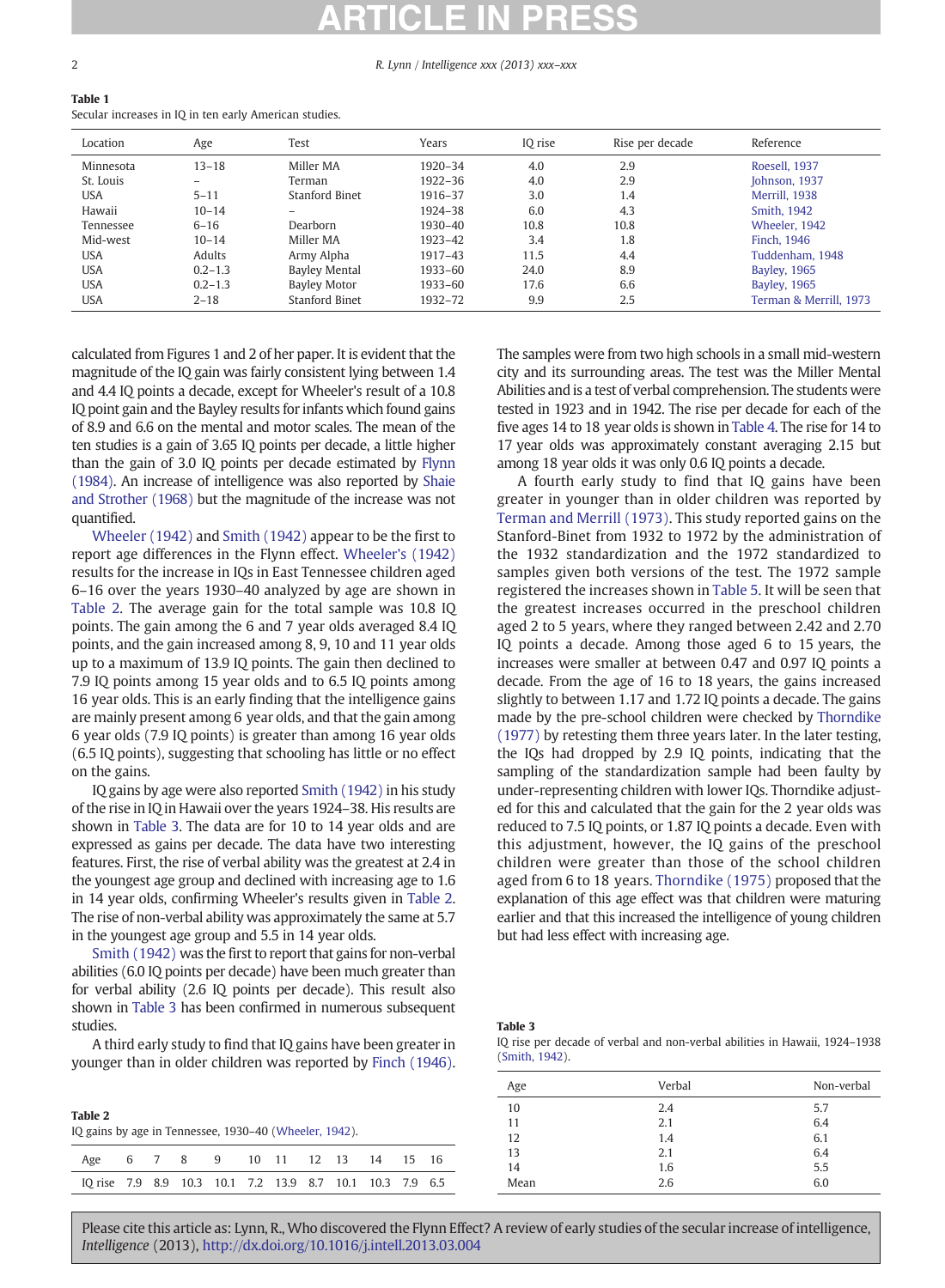R. Lynn / Intelligence xxx (2013) xxx–xxx 3

<span id="page-2-0"></span>

| Table 4                                                                       |  |
|-------------------------------------------------------------------------------|--|
| IQ rise per decade of verbal ability in the Midwest, 1923-1942 (Finch, 1946). |  |

| Age     | 14  |     | 16  |     | 18  | Mean |
|---------|-----|-----|-----|-----|-----|------|
| IQ rise | 2.4 | z.l | 1.4 | ر . | 0.6 | 1.8  |

| Table 5                                                            |  |  |
|--------------------------------------------------------------------|--|--|
| IQ rise on the Stanford-Binet, 1932–1972 (Terman & Merrill, 1973). |  |  |

| Age | Rise per decade | Age  | Rise per decade | Age  | Rise per decade |
|-----|-----------------|------|-----------------|------|-----------------|
| 2.0 | 2.60            | 6.0  | 1.77            | 14.0 | 0.82            |
| 2.6 | 2.65            | 7.0  | 1.25            | 15.0 | 0.97            |
| 3.0 | 2.67            | 8.0  | 0.82            | 16.0 | 1.17            |
| 3.6 | 2.70            | 9.0  | 0.52            | 17.0 | 1.42            |
| 4.0 | 2.67            | 10.0 | 0.47            | 18.0 | 1.72            |
| 4.6 | 2.60            | 11.0 | 0.55            |      |                 |
| 5.0 | 2.42            | 12.0 | 0.62            |      |                 |
| 5.6 | 2.10            | 13.0 | 0.72            |      |                 |

### 3. The British Isles

Early studies reporting secular increases of intelligence in the British Isles began to be reported shortly after the end of World War Two. The results are summarized in Table 6. The average of the increases was 3.3 IQ points a decade. The two studies for England found only very small rises of 0.03 and 0.60 IQ points a decade. This may be attributable to the interrupted schooling of many children who were evacuated during World War Two retarding their IQs in 1947 and 1949. Children were not evacuated in Scotland, where the IQ increases in 1932–1947 was 1.47 IQ points. The last row gives the results of a study for Ireland showing an increase of 1.8 IQ points a decade on a test of English comprehension. This relatively small increase is consistent with the American studies showing smaller IQ rises in verbal abilities.

### 4. Japan

Three early studies reporting secular increases in intelligence in Japan are summarized in Table 7. The first two studies show large increases of 14.3 and 9.2 IQ points per decade in children. These large increases may be attributable to the privation suffered in Japan during and after World War II, which may have depressed intelligence levels, and the rapid post-war economic recovery. The third study reported an IQ gain in Japan relative to that in the United States. As the gain in the United States was approximately 3 IQ points a decade, this

Table 6 Studies reporting secular increases of intelligence in the British Isles.

| Table 7 |                                             |  |
|---------|---------------------------------------------|--|
|         | Increases in intelligence in Janan 1953-197 |  |

|  |  |  |  | Increases in intelligence in Japan 1953–1972. |  |  |  |  |  |
|--|--|--|--|-----------------------------------------------|--|--|--|--|--|
|--|--|--|--|-----------------------------------------------|--|--|--|--|--|

| Years                                         | Age     | Ю<br>increase decade | Increase per Test |                    | Reference                                            |
|-----------------------------------------------|---------|----------------------|-------------------|--------------------|------------------------------------------------------|
| 1953-60 9-15<br>1954-72<br>1941-54 Adults 110 | $10-11$ | 10<br>166            | 143<br>9.2<br>7.9 | General<br>General | Ushijima, 1961<br>Sano, 1974<br>Wechslers Lynn, 1982 |

figure needs to be added to the Japanese gain to give the 7.9 per decade gain shown in Table 7.

### 5. Bulgaria, Canada, New Zealand and Poland

Early studies reporting secular increases in intelligence in Bulgaria, Canada, New Zealand and Poland are summarized in [Table 8](#page-3-0). The increases range between 2.06 IQ points per decade in Bulgaria from 1941 to 1973 and 6.0 IQ points per decade in Poland from 1927 to 1962. A secular increase in intelligence was also reported in France by [Girod and Allaume \(1976\)](#page-3-0) but they did give a quantification of the increase.

#### 6. Discussion

Six conclusions can be drawn from these early studies of the Flynn effect. First, a total of 24 studies have been cited that reported the Flynn effect before the effect was rediscovered by [Flynn \(1984\)](#page-3-0). It is believed that the effect was first discovered by [Runquist \(1936\)](#page-3-0). Second, [Flynn \(1984\)](#page-3-0) showed that IQ gains in the United Sates could be dated from 1932. In fact, the early studies summarized in [Table 1](#page-1-0) show that the gains have been taking place from 1916 ([Merrill, 1938](#page-3-0)), from 1917 [\(Tuddenham,](#page-4-0) [1948](#page-4-0)), and from the 1920s [\(Roesell, 1937; Runquist, 1936\)](#page-3-0). It is therefore necessary to revise [Jensen's \(1998, p.328\)](#page-3-0) observation that "it is improper to extrapolate the trend much beyond one generation". To the contrary, these early studies show that intelligence has been increasing for three generations, from 1916 to at least the mid-1990s.

Third, several of these early studies found that IQ gains have been greater in younger children than in adolescents and adults. This was first reported by [Wheeler \(1942\)](#page-4-0) and [Smith \(1942\)](#page-4-0) and was confirmed by [Finch \(1946\),](#page-3-0) [Terman and Merrill \(1973\)](#page-4-0) and [Thorndike \(1977\)](#page-4-0). [Bayley \(1965\)](#page-3-0) even found that the gains were present on the mental and motor scales in infants aged 2 to 15 months.

| Location | Years   | Age       | Test                   | Rise per decade | Reference                                        |
|----------|---------|-----------|------------------------|-----------------|--------------------------------------------------|
| Scotland | 1932-47 | 11        | Verbal/educational     | 1.47            | Thomson, 1949                                    |
| England  | 1938-47 | 11        | Verbal reasoning       | 0.03            | <b>Emmett. 1950</b>                              |
| England  | 1936-49 | $9 - 11$  | Abstract reasoning     | 0.60            | Cattell, 1951                                    |
| Scotland | 1947-57 | 11        | Verbal reasoning       | 3.3             | Boyne & Clark, 1959                              |
| Scotland | 1945-57 | $5 - 10$  | Verbal reasoning       | 5.0             | Pilliner, Sutherland, & Taylor, 1960             |
| Scotland | 1953-63 | 10        | Mechanical arithmetic  | 4.8             | Scottish Council for Research in Education, 1968 |
| Scotland | 1953-63 | 10        | Arithmetical reasoning | 6.0             | Scottish Council for Research in Education, 1968 |
| Scotland | 1953-63 | 10        | English usage          | 5.5             | Scottish Council for Research in Education, 1968 |
| Scotland | 1953-63 | 10        | English comprehension  | 4.8             | Scottish Council for Research in Education, 1968 |
| Ireland  | 1942-59 | $10 - 13$ | English comprehension  | 1.8             | Macnamara, 1964                                  |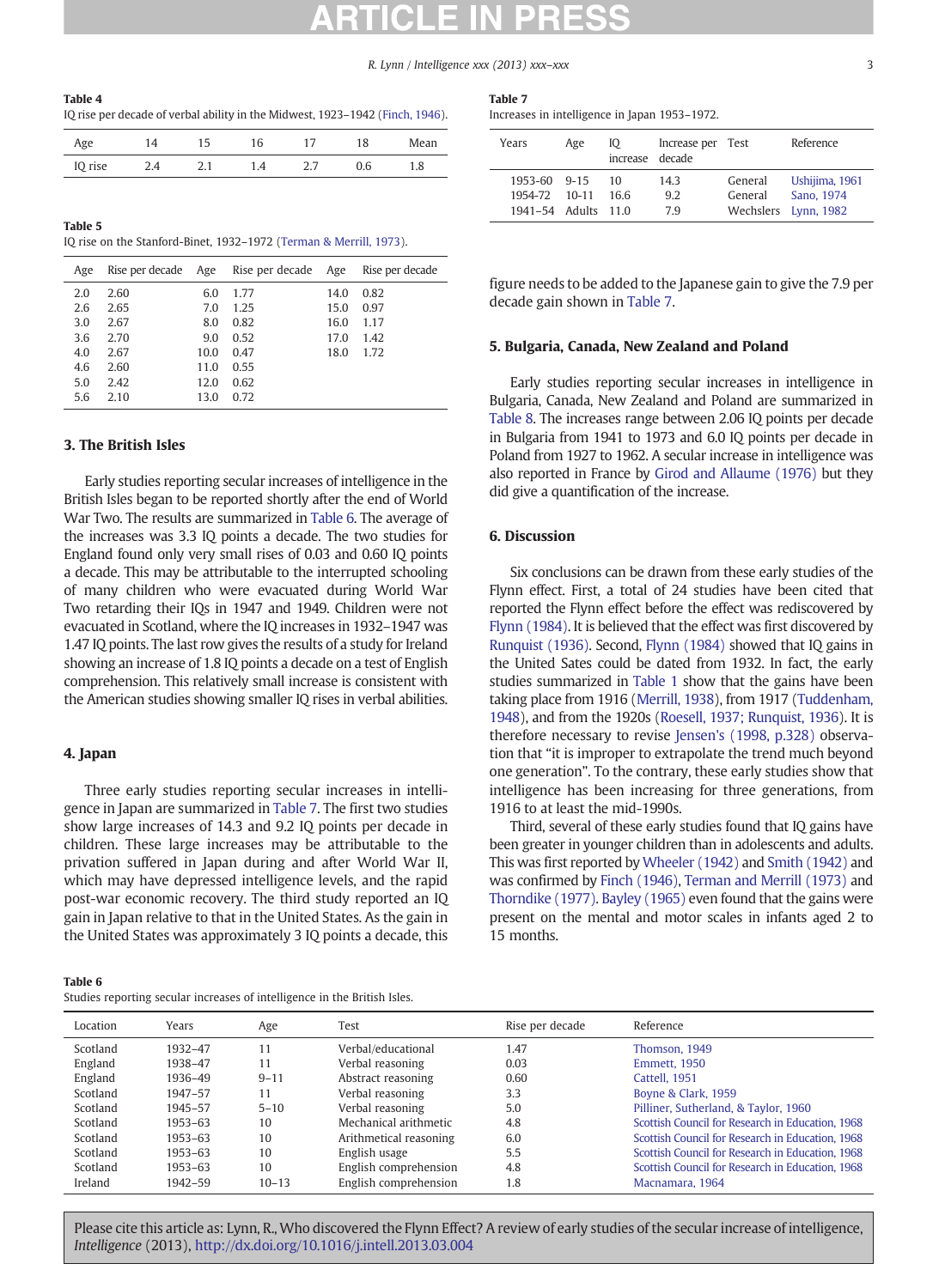<span id="page-3-0"></span>4 R. Lynn / Intelligence xxx (2013) xxx–xxx

Table 8 Secular increases in IQ in Bulgaria, Canada, New Zealand and Poland.

| Country         | Years                 | Age       | Test        | Rise per<br>decade | Reference          |
|-----------------|-----------------------|-----------|-------------|--------------------|--------------------|
| <b>Bulgaria</b> | $1941 - 73$ 3-18      | $10 - 14$ | Binet-Simon | 2.06               | Piryov, 1974       |
| Canada          | 1946-55 14            |           | Laycock     | 4.33               | Binning, 1958      |
| New Zealand     | 1936-68               |           | Otis        | 2.19               | <b>Elley, 1969</b> |
| Poland          | $1927 - 62$ $14 - 18$ |           | Otis        | 60                 | Sikora, 1968       |

Fourth, [Smith \(1942\)](#page-4-0) was the first to report that IQ gains have been greater for non-verbal abilities than for verbal abilities at 6.0 and 2.6 IQ points per decade, respectively, in Hawaii over years 1924–1938.

All of these results have been confirmed in a number of later studies reviewed by Flynn (1984, 1987), Lynn and Hampson (1986) and Lynn (2009a, 2009b). It can be fairly said that all the important features of the secular increase of intelligence were established by these early studies.

Fifth, these results tell against most of the explanations advanced for the Flynn effect, namely that it is attributable to increased test sophistication and education ([Tuddenham, 1948](#page-4-0)), "improvements in education reflecting more effective teaching" (Meadows, Herrick, Feiler, & the ALSPAC Study Team, 2007, p.58), the greater complexity of more recent environments providing greater cognitive stimulation ([Williams, 1998](#page-4-0)), greater cognitive stimulation from television and media (Greenfield, 1998), and from computer games ([Wolf, 2005\)](#page-4-0), improvements in child rearing (Elley, 1969), more confident test taking attitudes (Brand, Freshwater, & Dockrell, 1989), the "individual multiplier" and the "social multiplier" (Dickens & Flynn, 2001) and "an enhanced real-world capacity to see the world through scientific spectacles" (Flynn, 2007, p.42). All these hypotheses predict that the effect should be absent or minimal among infants and should increase progressively through childhood and adolescence as these environmental inputs have cumulatively IQ boosting impacts, and most of them predict that that the Flynn effect should be greater for verbal abilities that are taught in schools than in non-verbal abilities. The early evidence falsifies these predictions and arguably leaves the nutrition theory impacting on infants as the most plausible explanation of the secular increase of IQs, although this has also been criticized (Flynn, 2008).

Finally, these early studies reporting secular increases in intelligence raise the question of what should be the proper designation of the phenomenon. Because all the important features of the increase had been reported many years before Flynn's studies, it is difficult to find any justification for designating the phenomenon "the Flynn effect". In the history of science it is customary to name phenomena after those who first identified them, e.g. Boyle's law, the Heisenberg indeterminacy principle, and the Doppler effect. The first to report the secular increase in intelligence was Runquist (1936) and therefore the proper designation should surely be "the Runquist effect".

#### References

Bayley, N. (1965). Comparisons of mental and motor test scores for ages 1–15 months by sex, birth order, race, geographical location, and education of parents. Child Development, 36, 379–411.

- Binning, G. (1958). Earlier physical and mental maturity among Saskatoon public school children. Canadian Journal of Public Health, 49, 9–17.
- Boyne, A. W., & Clark, J. R. (1959). Secular change in the intelligence of 11-year old Aberdeen school children. Human Biology, 31, 325–333.
- Brand, C. R., Freshwater, S., & Dockrell, W. B. (1989). Has there been a massive rise in IQ levels in the west? Evidence from Scottish children. Irish Journal of Psychology, 10, 38–393.
- Brody, N. (1992). Intelligence. San Diego, CA: Academic Press.
- Cattell, R. B. (1951). The fate of national intelligence: Test of a thirteen year prediction. The Eugenics Review, 17, 136–148.
- Dickens, W. T., & Flynn, J. R. (2001). Heritability estimates versus large environmental effects: The IQ paradox resolved. Psychological Review, 108, 346–369.
- Elley, W. B. (1969). Changes in mental ability in New Zealand. New Zealand Journal of Educational Studies, 4, 140–155.
- Emmett, W. G. (1950). The trend of intelligence in certain districts of England. Population Studies, 3, 324–337.
- Finch, F. H. (1946). Enrollment increases and changes in the mental level of the high school population. Applied Psychology Monograph, 10, 1–75.
- Flynn, J. R. (1984). The mean IQ of Americans: Massive gains 1932 to 1978. Psychological Bulletin, 95, 29–51.
- Flynn, J. R. (1987). Massive IQ gains in 14 nations: What IQ tests really measure. Psychological Bulletin, 101, 171–191.
- Flynn, J. R. (2007). What is intelligence? Beyond the Flynn effect. Cambridge: Cambridge University Press.
- Flynn, J. R. (2008). Requiem for nutrition as the cause of IQ gains Raven's gains in Britain 1938 to 2008. Economics and Human Biology, 7, 18–27.
- Girod, M., & Allaume, G. (1976). L'évolution du niveau intellectuelle de la population francaise pendant la dernier quart de siecle. International Review of Applied Psychology, 25, 121–123.
- Greenfield, P. M. (1998). The cultural evolution of IQ. In U. Neisser (Ed.), The rising curve. Washington, DC: American Psychological Association.
- Herrnstein, R. J., & Murray, C. (1994). The Bell Curve: Intelligence and class structure in American life. New York: The Free Press.
- Holloway, M. (1999). Flynn's effect. Scientific American, 1–3.
- Hunt, E. (2011). Human intelligence. Cambridge: Cambridge University Press. Jensen, A. R. (1998). The g factor: The science of mental ability. Westport CT: Praeger.
- Johnson, G. R. (1937). High school survey. Public School Messenger, 35, 2–34. Lynn, R. (1982). IQ in Japan and the United States shows a growing disparity. Nature, 297, 222–223.
- Lynn, R. (2009a). What has caused the Flynn effect? Secular increases in the development quotients of infants. Intelligence, 37, 16–24.
- Lynn, R. (2009b). Fluid intelligence but not vocabulary has increased in Britain. Intelligence, 37, 249–255.
- Lynn, R., & Hampson, S. L. (1986). The rise of national intelligence: Evidence from Britain, Japan and the USA. Personality and Individual Differences, 7, 23–32.
- Mackintosh, N. J. (2011). IQ and human intelligence (2nd ed.). Oxford, UK: Oxford University Press.
- Macnamara, J. (1964). Zero error and practice effects in Moray House English quotients. British Journal of Educational Psychology, 34, 315–320.
- Meadows, S., Herrick, D., Feiler, A., & the ALSPAC Study Team (2007). Improvement in national test reading scores at key stage 1: Grade inflation or better achievement? British Educational Research Journal, 33, 47–59.
- Merrill, M. A. (1938). The significance of IQs on the revised Stanford-Binet scales. Journal of Educational Psychology, 29, 641–651.
- Neisser, U. (1998). The rising curve. Washington, DC: Psychological Association.
- Newcombe, N. S. (2007). Taking science seriously. In S. J. Ceci, & W. M. Williams (Eds.), Why aren't more women in Science?. Washington, DC: American Psychological Association.
- Pilliner, A. E. G., Sutherland, J., & Taylor, E. G. (1960). Zero error in Moray House verbal reasoning tests. British Journal of Educational Psychology, 30, 53–62.
- Piryov, G. D. (1974). Some comparative aspects of a study of IQ distribution. Studia Psychologia, 16, 259–264.
- Roesell, F. P. (1937). Comparative mental ability of high school pupils in three Minnesota towns in 1920 and 1934. Minnesota Studies in Articulation, 122–128.
- Runquist, E. A. (1936). Intelligence test scores and school marks in 1928 and 1933. School & Society, 43, 301–304.
- Sano, T. (1974). Differences over time in intellectual ability. Japanese Journal of Educational Psychology, 22, 110–114.
- Scottish Council for Research in Education (1968). Rising standards in Scottish primary schools. London: University of London Press.
- Shaie, K. W., & Strother, C. R. (1968). A cross-sequential study of age changes in cognitive behaviour. Psychological Bulletin, 70, 671–780.
- Sikora, A. (1968). The intellectual level of two generations (in Polish). Psychologia Wychowawcza, 11, 69–75.